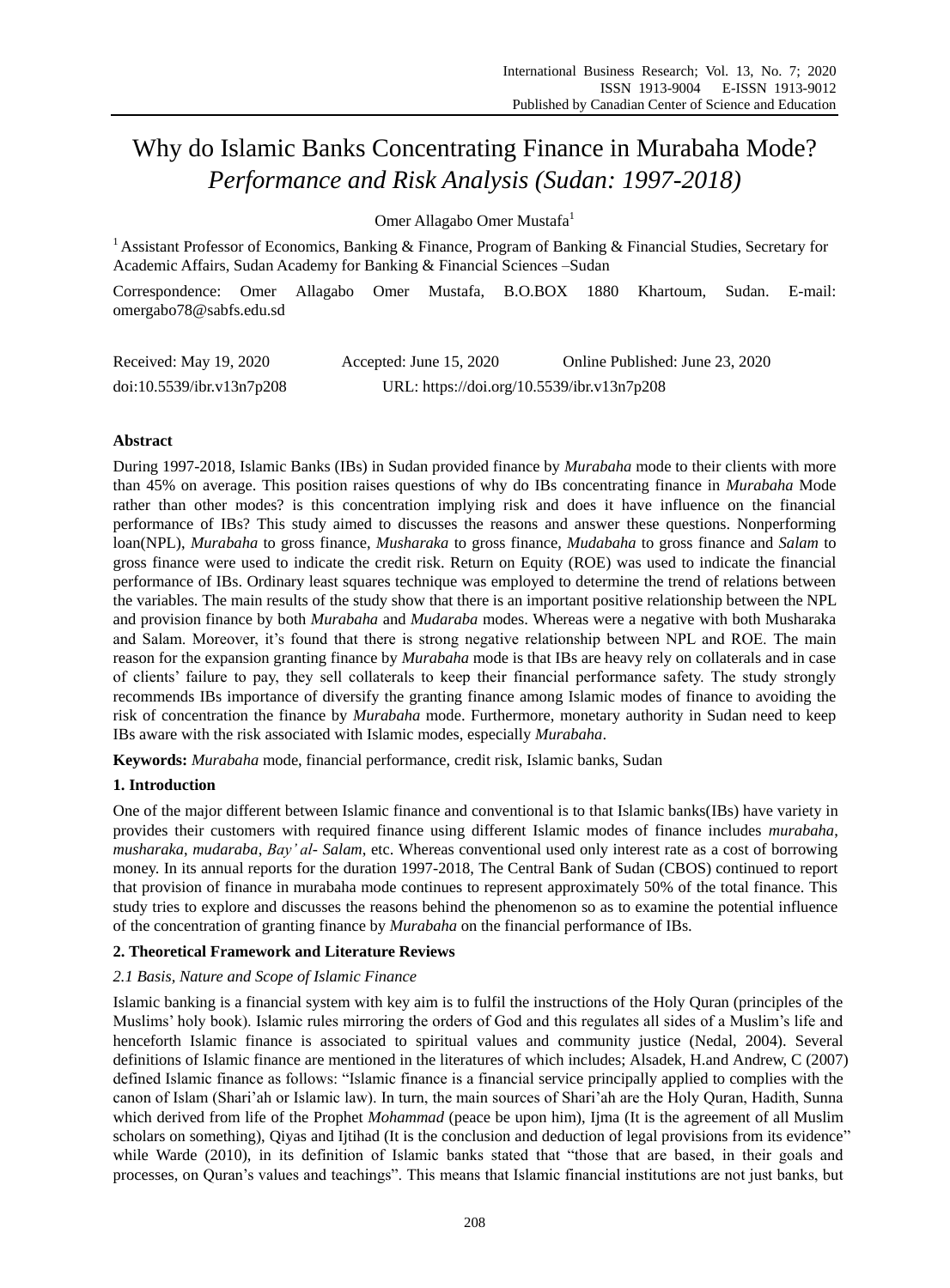also other types of institutions that apply Shari'ah principles.

Islamic banks can be defined as a financial institution that ;(a) abides by shariah principles in all of its activities through its role as a financial intermediary between savers and investors ;(b) provides banking services within the framework of legitimate contracts; and (c) achieves a balance between economic and social return(Alharbi,2015). Islamic finance refers to the types of investments that are permissible under Shari'ah law.

In field of Islam is not allowed to use riba (interest, usury or fixed return), prohibition of gharar (uncertainty), speculation and gambling and money not carry any intrinsic value in itself among the financial transactions, while it is allowing to profit-and-loss sharing (PLS) and hereafter risk distribution and sharing (Mehmet ,2008).

#### *2.2 A Brief Definition of Islamic Modes of Finance*

Through the principles of Islamic finance, Islamic modes of financing are designed to facilitate financing according to Islamic law. (Abdul, 1999). The inhibition of interest rate in any operation related to Islamic banking increases the problem of how foundations, corporations, institutions, banks, etc., will work in an Islamic environment compared to conventional, where interest directs capital towards economic sectors causing excess or shortage of savings and liquidity. By applying PLS rule, IBs has various ways to granting finance to the users of funds involves the following main modes; *Mudaraba* and *Musharaka*. *Mudaraba* it is inactive or a passive partnership and it considered as type of venture capital and participatory funding while *Musharaka* (sometimes called *Shirkah*) it is active partnership or sharing capital between bank and customer (Mustafa,2019, p.16). Beside the main modes Islamic Banks provides some secondary modes like *Murabaha*, *Ijarah*, *Ijarah wa iqtina'*, *Salam*, *Istisna*, *Sukuk* and *Qard Hassana*. Table 1 shows the concise definitions of the secondary modes.

| Mode                   | Definition                                                                                                     |
|------------------------|----------------------------------------------------------------------------------------------------------------|
| Murabaha               | The bank sells an asset or commodity to client in range of principal finance (cost) plus service               |
|                        | charge. The cost and charge must be known for both bank (seller) and client (purchase order).                  |
| <i>Ijarah</i>          | The bank Lease (rent) an asset to client on its demand.                                                        |
| Ijarah wa iqtina       | It is lease and ownership and is also called <i>al ijarah muntahia bittamleek</i> (lease that enable client at |
|                        | the ends to fully own asset).                                                                                  |
| Salam                  | Forward delivery contract or forward financing transaction. it enables client to get finance in                |
|                        | advance, the client delivers the goods to bank in a certain future period in accordance with the               |
|                        | contract. This mode usually used in agriculture area.                                                          |
| <i>Istisna</i>         | Financing for commissioned or pre-ordered production or contractual production.                                |
| Sukuk                  | It is asset based Islamic bonds.                                                                               |
| Oard Hassana           | It is Good loan with zero interest rate. It enables customer to borrowing money without pay interest.          |
| $\Omega$ $\Lambda$ 41. |                                                                                                                |

Table 1. Simple Definitions of the Secondary Islamic Modes of Financing

Source: Author own.

The difference between the main and the secondary Islamic modes of financing is that in the main modes, the bank's rate of return does not get determined in advance and depends rather on the ultimate yield of the business.

*2.3 Steps of Implementing of Murabaha Mode in Islamic Banks*

Iqbal and Mirakhor (2011) stated four steps as a mechanism for conducting *murabaha in* Islamic banks as follow:





Price Quote

Figure 1. First Step of Conducting *Murabaha* Contract in Islamic Banks

Source: Iqbal and Mirakhor (2011)

2) In light of the first step, the purchaser makes a contacts with its bank and promising to buy the goods, if the bank buys the same goods from the merchant and resells them to its customer at the cost plus a profit to be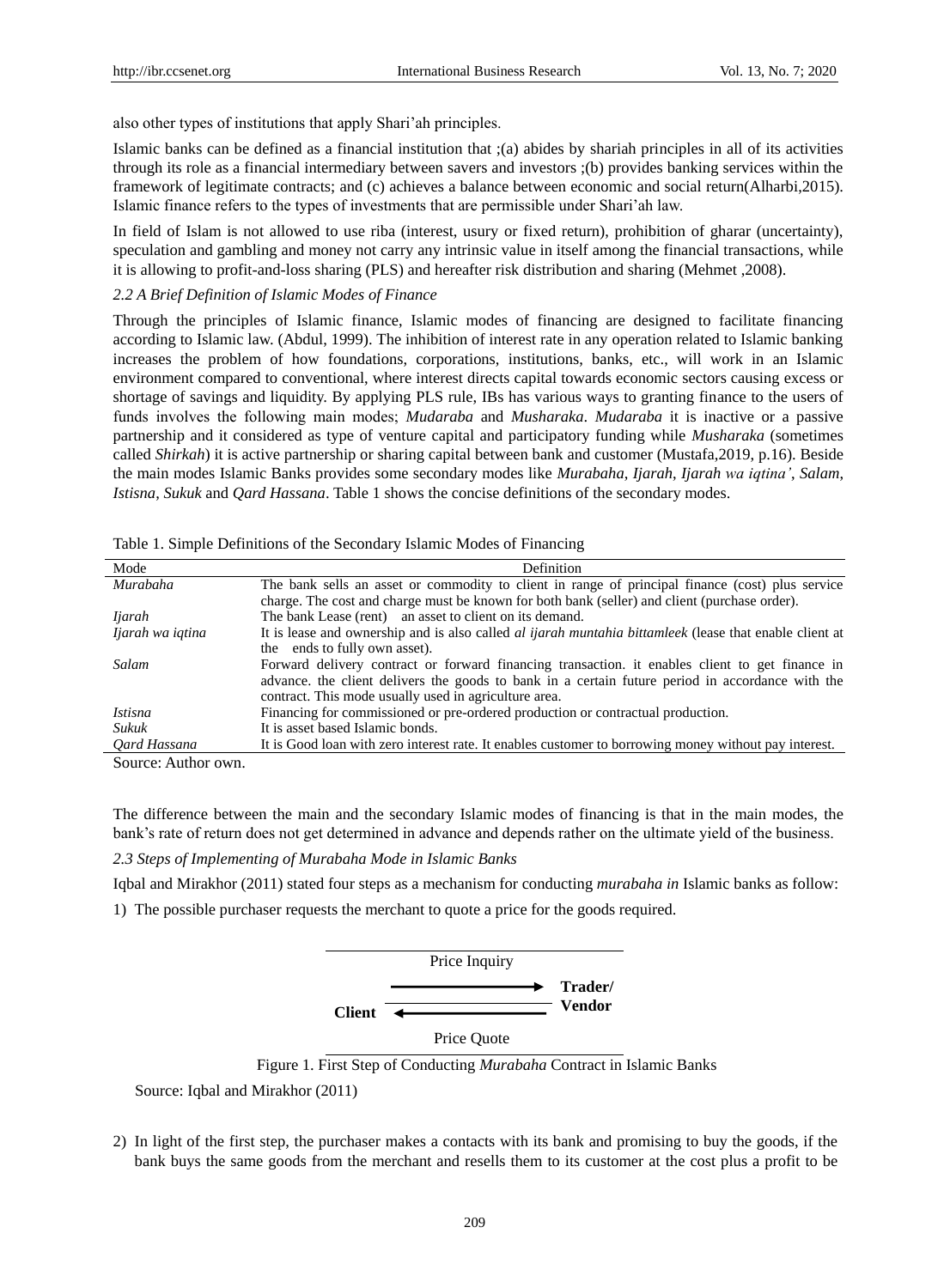agreed upon mutually. At this stage, the bank would consider entering into a *murabaha* contract, impose the conditions and collaterals for the acceptance.



3) The bank as financer paying to purchase and deliver the goods from the merchant. Usually bank appoint the customer as his agent to accept the delivery on his behalf. Moreover, the bank is still the holder of the goods, a *murabaha* contract is signed between the parties includes charged and procedures. The contract is finished by agreeing on the mode of payment (lump sum or via instalments). The bank requests client to present collateral like real-estate against credit risk or default in payment.



4) In this step, the client must fulfil the payment to the bank as its states in the contract. The payment should comprise the cost in addition to a profit margin (return on investment).



There are some conditions for *murābaḥa* contract that IBs must fulfill to ensure that the contract does not contain riba(interest) includes:

- The asset is in existence at the time of the sale contract.
- The asset is legally owned by an Islamic bank when it is sold.
- The asset is intended to be used by the buyer for activities or business permissible by the Shari <sup>ah</sup>.

 In the event of late payment, there is no penalty fee or increase in price in exchange for extending or rescheduling the date of payment of accounts receivable, irrespective of whether the debtor is solvent or insolvent.

In light of the mentioned conditions, the *murābaha* contract is exposed to Shari ah non-compliance risk if the contract fails to satisfy the essential requirements of a valid sale contract or it has attached external factors that may hinder its validity (Accounting and Auditing Organization for Islamic Financial Institutions [AAOIFI], 2010, pp. 521-532).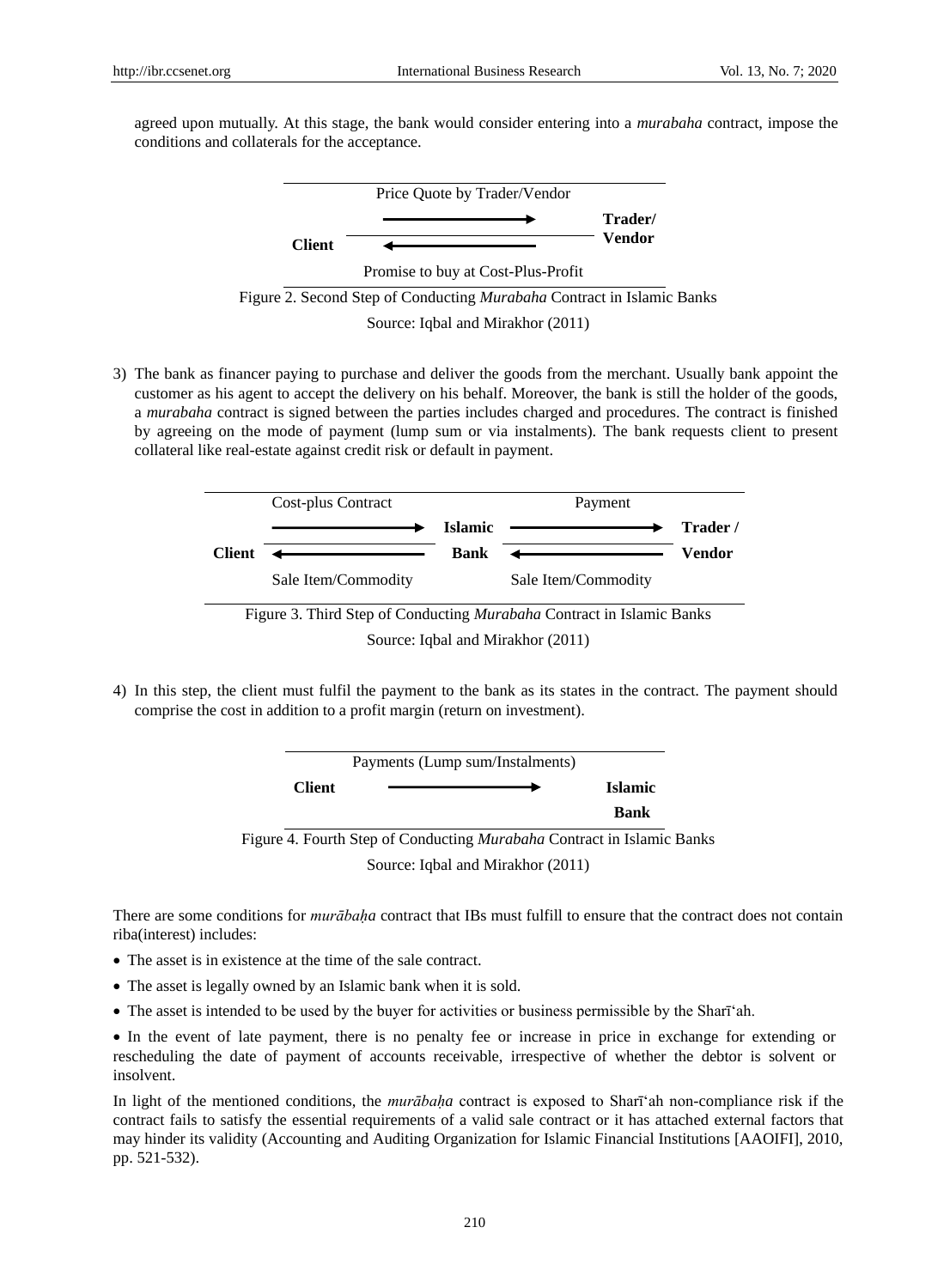# *2.4 Risk Associated with Modes Used to Granting Islamic Finance*

Islamic banks are obligated to follow the Sharia principles in all their operations, and therefore dealings with financial transactions may exposure them to the following four common risks:

## 2.4.1 Credit Risk

The credit risk is defined as inability of customer to repay the principal (the amount granted to the businessperson or the financing capital) to the provider of finance (the bank). In other words, the applicant of finance in the payment system became totally unable to meet its financial obligations to the Islamic bank at the time come due or at any upcoming time. In both of *Mudaraba* and *Musharaka* contracts, the bank will be applying the PLS rule thus partnership is subject to loss of its investment capital. As for the *Murabaha*, Islamic bank does not allow the implement the PLS rule, but according to the contract the customer alone bears the loss because it is a buyer of the commodity not a partner in the capital (Islamic Financial Services Board [IFSB], 2005).

## 2.4.2 Market Risk

It is a common type of risk related to instability of market price of assets or liabilities. The value of assets may possibly decrease over a certain time period for the following reasons; overall economic changes, currency exchange rates fluctuations, volatility of commodities price and other actions that influence the stability of the market. Under *Murabaha,* the market risk is fixed along time of the contract. When banks are faced upward movement of the market price of assets under *Murabaha* contract, they become unable to benefit from such an increase which is called mark-up risk. Moreover, the market risk is predominant in the case of *Bay' al- Salam,*  where the IBs bears the risk of taking to cope with instable environment where the commodities prices could fluctuate significantly between the delivery, carriage time goods and the real sale at the current market price (IFSB,2005). IBs may also possible to exposure to exchange rate risk when premiums are due but not received.

## 2.4.3 Securities Risk

Some IBs are acceptable providing or granting the finance to their customers in one of Islamic modes of financing against taking the securities such share and Islamic bonds (*Sukuk*) as collateral. During the maturity time, the banks keeping securities, therefore if the market price of securities changes, the securities risk will take place. This risk related to investing in negotiable and marketable securities where the rate of return on securities is determined by business performance rather than pre-determined fixed rate of return.

## 2.4.4 Liquidity Risk

Islamic banks probably facing two types of liquidity risk include; 1) From the aspect of client: liquidity risk occurs when a client in a payment system will be unable to meet its financial obligations or became incapable to pay back instalments to the banks timely due to insufficient funds. But possibly it's able to repayment totally at near future time. 2) From the aspect of bank: its refers to incapability of IBs to cover their expected and unexpected current financial obligations (such meet costumers cash withdrawal from their accounts), future cash flow needs and collateral requirements. According to IFSB (2005), the liquidity risk rises due to limited obtainability of Shariah compatible money market, the absence of true inter-bank money market, not fully formed secondary markets and money held in demand accounts is largely kept in the form idle cash because of lack of illiquid short-term instruments.

## 2.4.5 Operational Risk

According to Abdullah, M., Shahimi, S. and Ghafar Ismail, A. (2011), operational risk is defined as the probable loss causing from inadequate or failure of internal procedures in Islamic bank, persons and system or external events or mistakes by human operators. (Basel Committee on Banking Supervision[BCBS] ,2001) determined the sources of operational risk consist of: (1) Internal counterfeiting; (2) Fraud outside the institution; (3) Business ethics, Behaviors of employment and workplace security; (4) Customer, output and business practices; (5) Harm to tangible assets; (6) Business interruption and system down and; (7) Processing of business procedures, implementation, distribution and operations management.

## 2.4.6 Shari'ah Non-Compliance Risk

This type of risk is a unique for IBs. The IFSB and (International Shari'ah Research Academy for Islamic Finance [ISRA], 2016) defined the Shari'ah Non-Compliance Risk as "the risk arising from the failure of IBs to comply with the Shari ah rules and principles determined by the Shari ah board or the relevant body in the jurisdiction in which the IBs operates". The failure to comply with such rules will result in the operation being invalid, and later the revenue cannot be acquired (IFSB, 2012).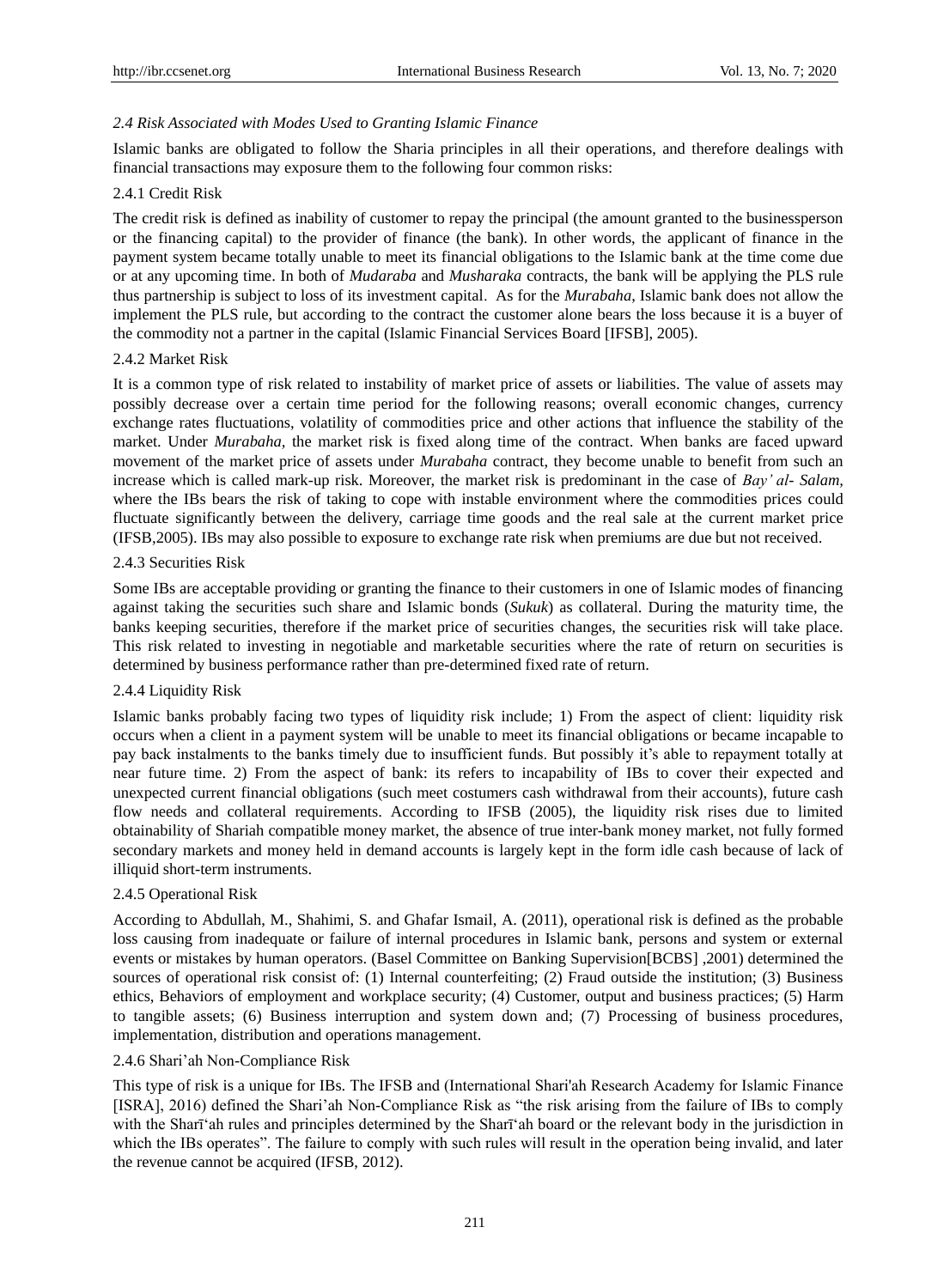#### *2.5 Literature Review of Islamic Finance*

Kireyev, A (2001) reviewed the experience of financial reforms in Sudan with a view to assessing their macroeconomic impact and to shedding light on the question why such reforms have not yet brought about visible improvements in financial intermediation. The study concludes that deficiencies in the reform design, institutional weaknesses, shallow financial markets, shortcomings of the Islamic mode of finance, and strong seasonality remain key factors that constrain financial intermediation in Sudan.

Rosly, S. (2005). discussed that IBs prefers used of *Murabaha* financing for the following reasons (a) *Murabaha* rate of return is predetermined, fixed and continues ;(b) Trade financing does not require much efforts to monitor, cooperate or evaluate like investment based financing and ;(c) Risk of default is relatively low. Whilst for the entrepreneurs, *Murabaha* is preferable due to its ;(i) Fixed rate of return along payment period ;(ii) No charge for late payment/default and ;(iii) Treating an asset being purchased as collateral.

Loghod, H. (2005) studied and compared the performance of the two banking classes (Islamic and Conventional) in terms of profitability, liquidity and structure for the period (2000-2005) in Gulf Cooperation Council countries. The results of the study confirmation that there no major differences in terms of profitability. Moreover, IBs have a smaller of exposed to liquidity risk.

Mohsin, Magda, I. (2005) discussed the practice of Islamic banking in Sudan to shows how successful of Islamic system is achieved. The study found that, banking system in Sudan is compiles with Shari'ah rules and succeeded in minimizing dealing with riba through resorting to *murabaha*, *mudaraba*, *musharaka*, ijarah, etc.

Samad, A., Gardner., and Cook. (2005) identified the relative importance of various Islamic financial products, in theory and in practice, by examined the financing positions of the Bank Islam Malaysia (Berhad) and the Bahrain IBs. The results found that, *mudaraba* and *musharaka* are the most distinct and their unique characteristics make IBs and Islamic financing viable alternatives to the conventional interest-based financial system.

Hassan and Girard (2010) examined the performance of seven indices chosen from the Dow Jones Islamic Market Index family and discover no substantive difference in performance from their conventional counterparts. The study found similar risk–reward ratios and diversification benefits for Islamic and conventional indices.

Swartz, Nico, P. (2012) tried to review the guiding principles for risk management and problems linked with the risks environment increasing from the utilization of funds of Islamic financial institutions. The research concluded that the system of Islamic finance is mainly justice-based and PLS rule.

Walkshausl, C,. and Sebastian, L. (2012) compared the financial performance of risk-adjusted Islamic indices with that of conventional indices for 2002–2012. The results found that IBs indices generally outperform in developed markets but underperform in emerging markets.

Elgadi, Entissar, M. (2016) investigated the interrelationship between performance, measures and determinants of Sudanese IBs (2005-2013). The estimated results of the model prove that PLS role of *Modaraba* and *Mosharaka* have a significant positive impact on profitability.

Mansour, I. and Sa'adeh, Y. (2016) evaluated *murabaha* in IBs in Jordan - especially *Murabaha* which represents about 40%- 80% of its activities - by comparing IBs operations with Islamic shari'a provisions for *Murabaha*. The results found that, IBs practice the same activities of conventional banks. This is evident in *Murabaha* to the order of the purchaser which represents 40%-80% of IBs activities.

Ismal, R. (2017) Assessed the moral hazard problem in *Murabaha* financing in Islamic banks. The study found that, price volatility of the good being financed opens a chance for entrepreneurs to gain profit by pretending to be default (moral hazard) so, Islamic bank can mitigate it through appropriate bank's investigation and charging some cost as well as penalty.

Nouman, M., Karim Ullah, K. and Gul, S. (2018) tried to answer the question of why IBs tend to avoid participatory financing? The results found that participatory financing arrangements including *Musharaka* and *Mudaraba* are the essence of Islamic banking and represent the true spirit of Islamic banking and finance. Therefore, IBs are expected to allow and promote participatory financing.

Moussa, F. and Zaiane, S. (2018) discussed the risk's determinants of Islamic Banking in the Mena Countries during the Global Financial Crisis and the Arab Spring Period (2000-2013). The results reveal that bank size, capital adequacy, liquidity, diversification and specialization ratios are the major factors affecting the stability of IBs.

Grassa, R. (2018) investigated the relationship between banking risk and Islamic financial products diversification for IBs in Gulf Cooperation Councils" Countries (2002-2008). The study found that, IBs expanding into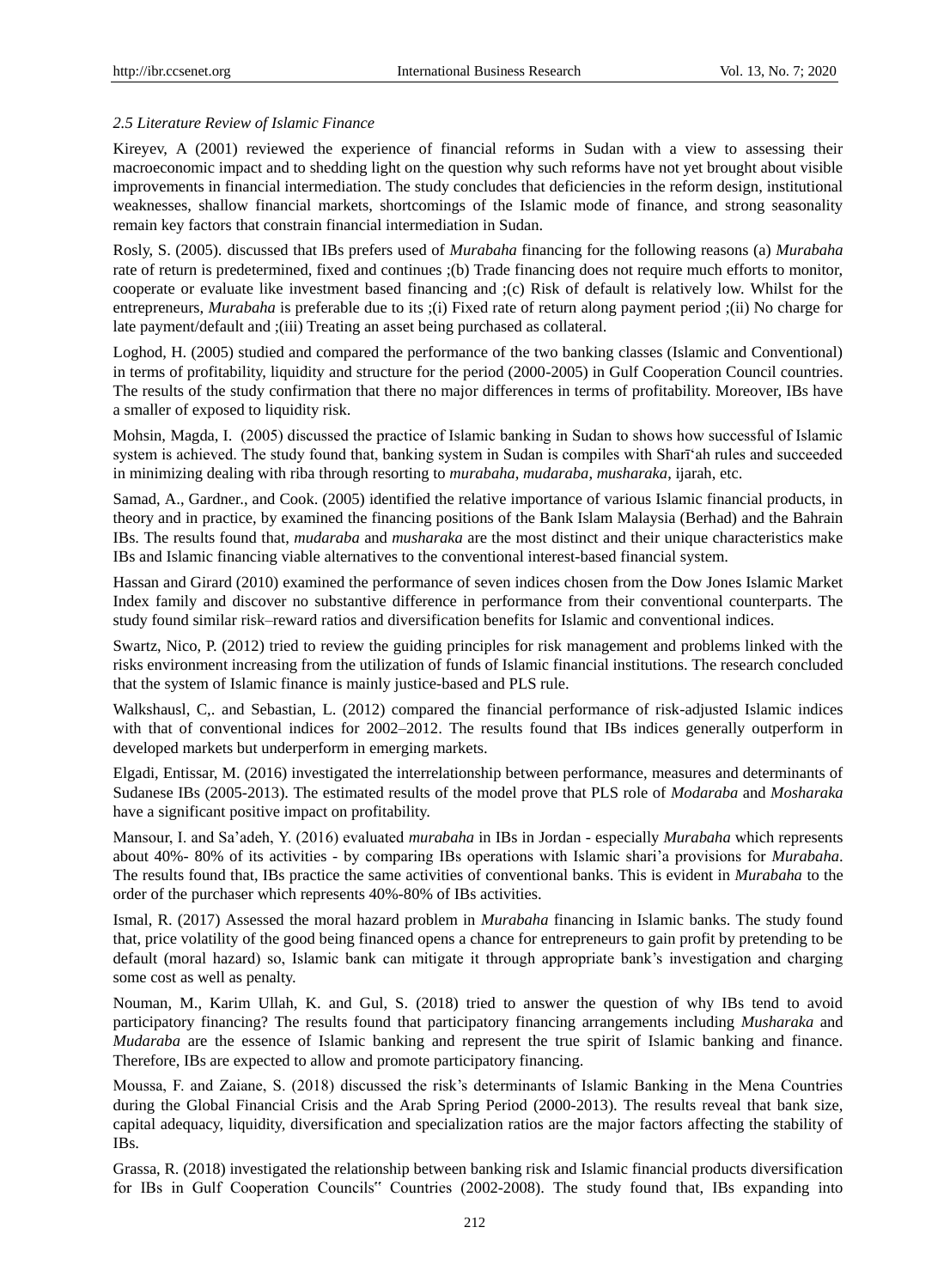Profit-Loss-Sharing products present higher risk and higher insolvency risk than banks that invest less in this kind of arrangement.

Several studies have discussed issues of the financial performance of IBs in general, nevertheless, there is urgent need in Sudan to studying issues related to Islamic modes of finance separately. This study mainly aims to empirically examine the question of why IBs in Sudan prefers use of *Murabaha* mode instead of other modes during the period (1997-2018).

## *2.6 Statement of the Problem*

In *murabaha* contract the IBs makes prompt delivery of assets (goods) but if client fails to make timely payment. The bank is in no position to takings effective measures or actions to cover its dues nor can it charge interest (forbid in Islam) or impose punishment on the outstanding balance. In case of the customer's total failure to pay the *murabah*a instalments (the bank will be exposed to credit risk). The bank's only way to recover the financing is to sell or liquidate the collaterals taken from the customer (real estate, building, securities, etc.). It is also possible for a bank to be exposed to market risk (price risk occurrence when the value of goods or collaterals may decline over a certain period because of economic fluctuations such as volatility in the exchange rates and commodities price) related to the collaterals and underlying asset resulting in deterioration the profitability thus the financial performance of the bank. In light of CBOS's reports (1997-2018) as mentioned in the introduction, the problem of the research is derived from the following questions of why do Islamic banks concentrating finance in *murabaha* mode? What is the expected risk and potential effects on the financial performance?

## *2.7 Importance of the Research*

The research highlights the practical importance of analyses the expected effects on financial performance and the risks that IBs in Sudan might exposed, especially with the continuous of expansion granting financing in *murabaha* mode to more than half of the total bank financing as stated by the CBOS (2018, p.63).

## *2.8 Objectives of the Research*

Mainly, the study purposed to examine empirically the expected effects of *murabaha* concentration and risk on the financial performance of IBs in Sudan (1997-2018). Moreover, to reach the following sub-objectives:

- 1) To offer a brief definition of Islamic modes of finance.
- 2) To provide a concise description of risk associated with Islamic modes of finance.
- 3) To discuss the reasons leading IBs to concentrate finance in *murabaha* mode.
- 4) To assess the efficiency of the monetary authority in controlling banking finance.
- 5) To clarify the role of IBs in developing economic sectors in Sudan.

### *2.9 The Research Hypotheses*

The study tries to test the following hypotheses:

- 1) There is a significant relationship between the nonperforming loans and provision finance in Islamic modes.
- 2) There is a significant relationship between nonperforming loans the finance performance of Islamic Banks.

## *2.10 The Methodology of the Research and Data*

To explore why do Islamic banks concentrating finance in *murabaha* mode and to find the link between the financial performance of IBs and nonperforming loans, ordinary least of square method was runes. Data of the study were gathered from annual published reports of the Central Bank of Sudan. Augmented Dickey-Fuller and Unit Root tests were applied to ensure data stationarity.

#### **3. Financial Performance of Islamic Banks in Sudan (1997-2018)**

#### *3.1 Analytical Aspects of the Financial Soundness Indicators*

The financial soundness indicators are compiled to monitor the health of financial institutions. The soundness of financial institutions is also a key part of the infrastructure for strong macroeconomic performance and effective monetary policy at the national level. Hence, central banks are paying increasing attention to monitoring the health and efficiency of financial institutions, and to institutional developments that pose potential risks to financial stability (International Monetary Fund[IMF],2002). The monetary authority in Sudan has made a major effort to development and reform the banking system to complies with the IFSB guiding principles stressed on credit risk. Table (2) and figure (5) displays the soundness indicators of the financial performance of IBs in Sudan throughout 1997-2018.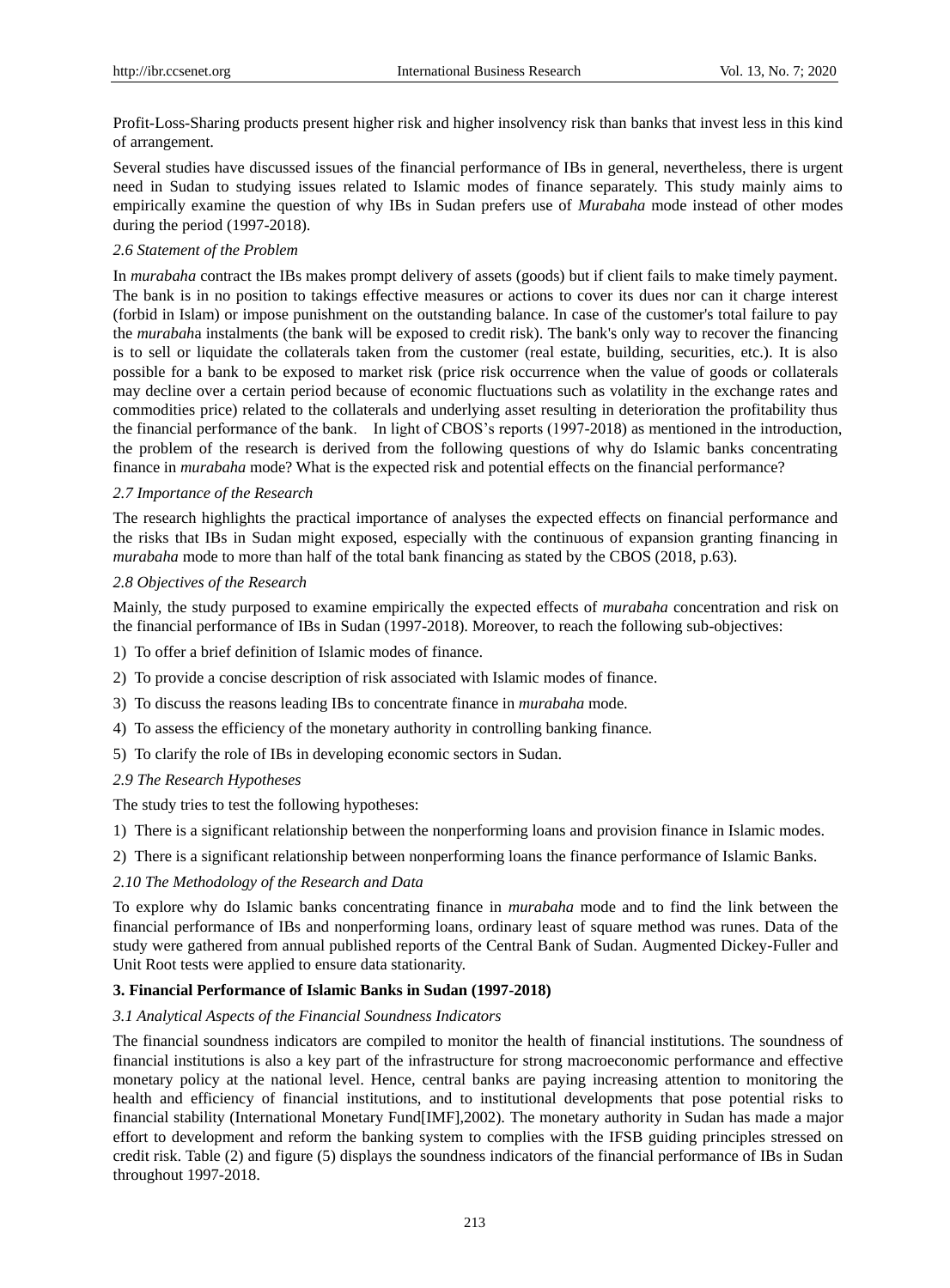| Year | Return on Equity | Nonperforming Loan (NPL) |
|------|------------------|--------------------------|
|      | (ROE)            | (Standardized Ratio 4%)  |
| 1997 | 53.5             | 15.1                     |
| 1998 | 18.1             | 15.6                     |
| 1999 | 65.6             | 23.0                     |
| 2000 | 41.6             | 16.0                     |
| 2001 | 9.20             | 17.0                     |
| 2002 | 42.6             | 13.0                     |
| 2003 | 41.2             | 11.0                     |
| 2004 | 61.1             | 9.00                     |
| 2005 | 67.3             | 7.00                     |
| 2006 | 19.2             | 19.0                     |
| 2007 | 21.0             | 17.0                     |
| 2008 | 22.8             | 15.0                     |
| 2009 | 24.6             | 15.1                     |
| 2010 | 26.5             | 14.1                     |
| 2011 | 28.8             | 12.6                     |
| 2012 | 36.5             | 11.9                     |
| 2013 | 29.6             | 8.40                     |
| 2014 | 33.7             | 7.10                     |
| 2015 | 37.1             | 5.10                     |
| 2016 | 46.1             | 5.20                     |
| 2017 | 48.0             | 3.30                     |
| 2018 | 94.7             | 3.20                     |

Table 2. Indicators of Sudan's Islamic Banks Financial Soundness (1997-2018)

Source: CBOS, Annual Reports (1997-2018)



Figure 5. Indicators of Sudan's Islamic Banks Financial Soundness (1997-2018)

Source: Based on data in table 2

Some indications from table (2) and figure (5):

- The maximum value of ROE showed in the year 2018 of 94.7 % while the minimum in the year 2001 of 9.2%.
- The maximum value of NPL showed in the year 1999 of 23.0 % while the minimum in the year 2018 of 3.2%.
- Since 2017 NPL decreased markedly stating progress of the assets value and success of the monetary authority in its effort to fulfil the global indicator 4.0%. Nevertheless, NPL was still under the Standardized Ratio 4%.

 Tradeoff between ROE and NPL was reached in 2018, were ROE in its maximum value and NPL in its minimum value. In general, the best Banks's performance achieved in 2018 coincided with the minimum value of NPL.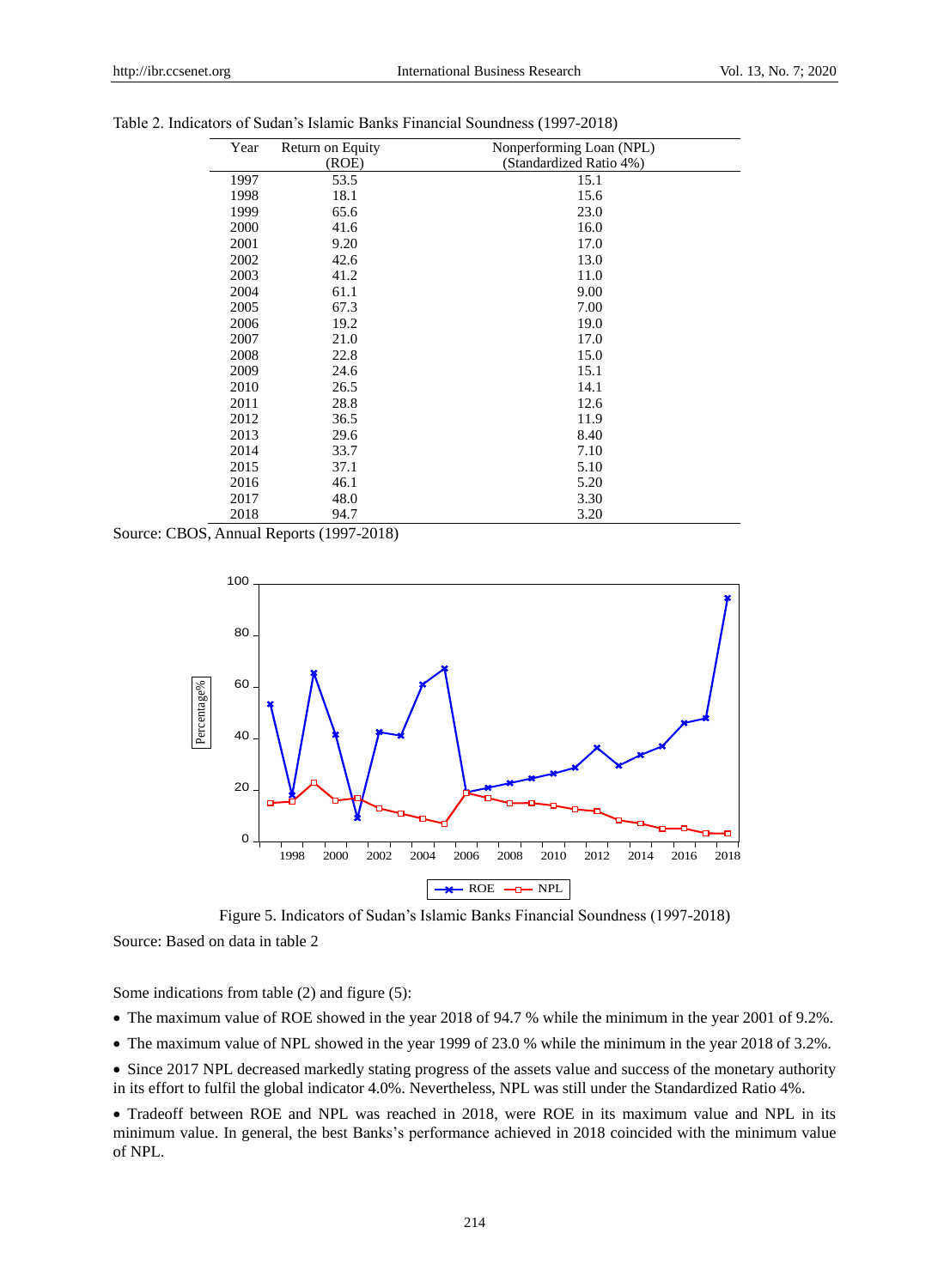#### *3.2 Finance's Position of Islamic Banks in Sudan (1997-2018)*

#### 3.2.1 Contribution of Islamic Banks to the Development of Economic Sectors in Sudan

The most vital role of Islamic Banks in economic and social development is to remove the deficiency of capital by stimulating saving and investment. A sound banking system mobilizes the small and scattered saving of the community, and makes them available for investment in productive enterprises. In this conception, the IBs perform two important functions:

 They mobilize deposits by offering attractive rate of return on investment deposits, thus converting saving, which otherwise would have remained inter, into active capital.

 They distribute these saving through the Islamic modes of finance among enterprises and different economic sectors which are connected with economic and social development. In this way, they promote the development of agriculture, trade and industry.

IBs in Sudan play an important role in achieving balanced development in different economic sectors. They transfer surplus funds or capital from the developed sectors to the less developed, where it is scarce and most needed. This reallocation or reorganization of funds between sectors will encourage economic development in underdeveloped parts of the country.

In Sudan finance is provided by IBs according to the economic activity and according to the Islamic mode of financing. Table (3) presents the flow of finance provided to different economic sectors as share of total gross finance. The banking finance includes finance extended by the operating banks to the private sector, public enterprises and to the state and local governments.

| Year    | Agriculture % Industry |      | Local  | Foreign | Transport and | Energy and | Real    |
|---------|------------------------|------|--------|---------|---------------|------------|---------|
|         |                        | $\%$ | Trade% | Trade%  | Storage%      | Mining%    | Estate% |
| 1997    | 30.1                   | 17.5 | 4.2    | 22.3    | 1.8           | 0.34       | 2.5     |
| 1998    | 33.3                   | 18.8 | 4.3    | 17.8    | 1.6           | 0.34       | 2.5     |
| 1999    | 30.4                   | 14.7 | 5.8    | 20.3    | 1.8           | 0.37       | 2.8     |
| 2000    | 22.5                   | 10.5 | 10.4   | 22.7    | 2.1           | 0.44       | 3.3     |
| 2001    | 17.6                   | 14.8 | 18.8   | 23.3    | 1.61          | 0.33       | 2.5     |
| 2002    | 14.3                   | 13.0 | 22.6   | 18.1    | 2.0           | 0.41       | 3.1     |
| 2003    | 15.9                   | 10.6 | 23.1   | 12.6    | 1.7           | 0.36       | 2.7     |
| 2004    | 10.7                   | 11.1 | 24.3   | 11.5    | 2.0           | 0.42       | 3.2     |
| 2005    | 8.21                   | 11.9 | 21.5   | 15      | 1.9           | 0.40       | 3.1     |
| 2006    | 7.6                    | 8.2  | 17.5   | 8.5     | 2.1           | 0.45       | 3.4     |
| 2007    | 6.7                    | 10.4 | 16.6   | 21.6    | 8.9           | 0.43       | 3.2     |
| 2008    | 10.1                   | 13.0 | 16.1   | 14      | 5.9           | 0.49       | 3.7     |
| 2009    | 11.4                   | 10.6 | 15.7   | 17.4    | 6.4           | 0.41       | 3.1     |
| 2010    | 7.6                    | 18.2 | 13.7   | 13.3    | 4.6           | 0.34       | 3.8     |
| 2011    | 6.4                    | 23.7 | 16.1   | 14.7    | 6.1           | 2.2        | 4.3     |
| 2012    | 11.9                   | 19.0 | 17.3   | 9.6     | 6.8           | 0.6        | 8.9     |
| 2013    | 19.9                   | 16.2 | 12.9   | 12.3    | 10.2          | 1.4        | 9.0     |
| 2014    | 15.7                   | 13.3 | 17.0   | 12.3    | 5.8           | 1.6        | 9.9     |
| 2015    | 20.5                   | 14.6 | 18.3   | 7.0     | 4.6           | 0.7        | 11.0    |
| 2016    | 22.7                   | 11.5 | 19.9   | 5.6     | 4.1           | 1.1        | 11.8    |
| 2017    | 18.8                   | 13.9 | 19.4   | 6.4     | 4.1           | 2.3        | 13.6    |
| 2018    | 25.6                   | 26.5 | 4.7    | 9.0     | 5.4           | 2.7        | 9.7     |
| Average | 16.7                   | 14.6 | 15.5   | 14.3    | 4.2           | 0.8        | 5.5     |

Table 3. Flow of Banking Finance to Economic Sectors (1997-2018)

Source : CBOS (2007, p.138), CBOS (2008, p.40), CBOS (2018, p.221)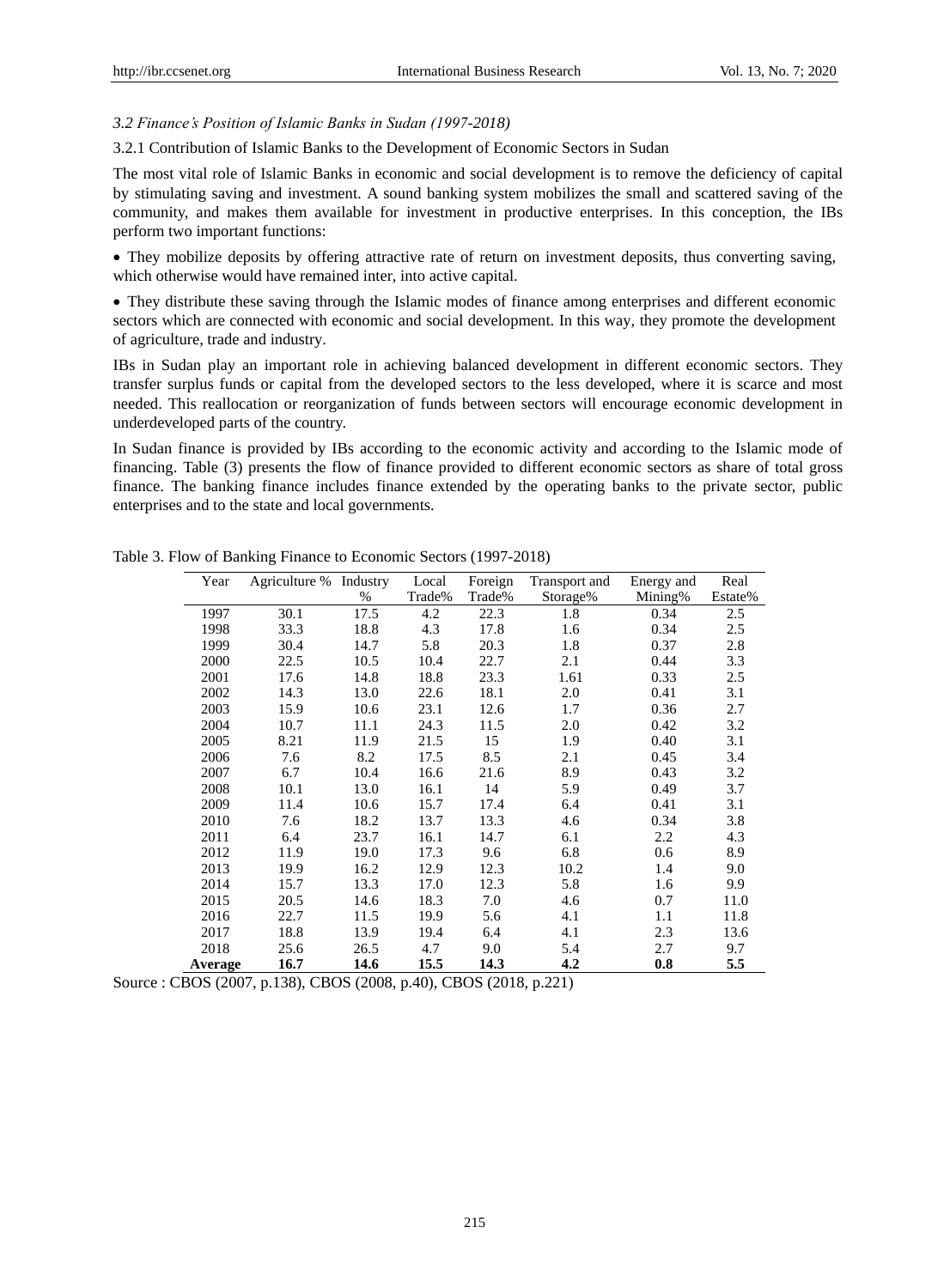

Figure 6. Flow of Banking Finance to Economic Sectors (1997-2018)

Source: Based on data in table3

As seen in table (3) and figure (6):

 During the period 1997-2018, banking finance directed to the agriculture sector ranged between (6.4%-33.3%). The highest was achieved in 2011 while the lower in 1998.

• Flow of banking finance to the Industrial sector ranged between (8.2% - 26.5%). The minimum percentage was achieved in 2006, whereas the maximum percentage reached in 2018.

 As for local trade sector, the finance ranged between (4.2%-24.3%). The smallest proportion achieved in 1997, whereas the maximum percentage reached in 2004.

• Foreign trade obtained finance fluctuated between (5.6% in 2016-23.3% in 2001).

• The finance bound for the Transport and Storage sector not exceed 10.5%. The minimum percentage (1.6%) was achieved in 1998.

• For all the period 1997-2010, the banking finance granted to the Energy and Mining sector not exceeding 1.0%. But it was ranged between (0.6%-2.7%) during 2011-2018.

• The stream of banking finance to Real Estate sector ranged between  $(2.5\% - 13.6\%)$  during 1997-2018.

 On average during the period 1997-2018, the finance granted to the Agriculture sector, Local Trade sector, Industrial sector, Foreign Trade sector, Real Estate sector, Transport and Storage sector and Energy and Mining sector is 16.7%, 15.5%, 14.6%, 14.3%, 5.5%, 4.2% and 0.8% respectively.

3.2.2 Spreading of Finance through Islamic Modes (1997-2018)

A way from interest rate or riba, IBs in Sudan have a various types of Islamic modes of finance (*Murabaha Musharaka, Mudaraba, Salam*, etc.). They use them to provide finance for individuals and economic sectors. Table (4) and figure (7) shows the distribution of finance through Islamic Modes during the period (1997- 2018).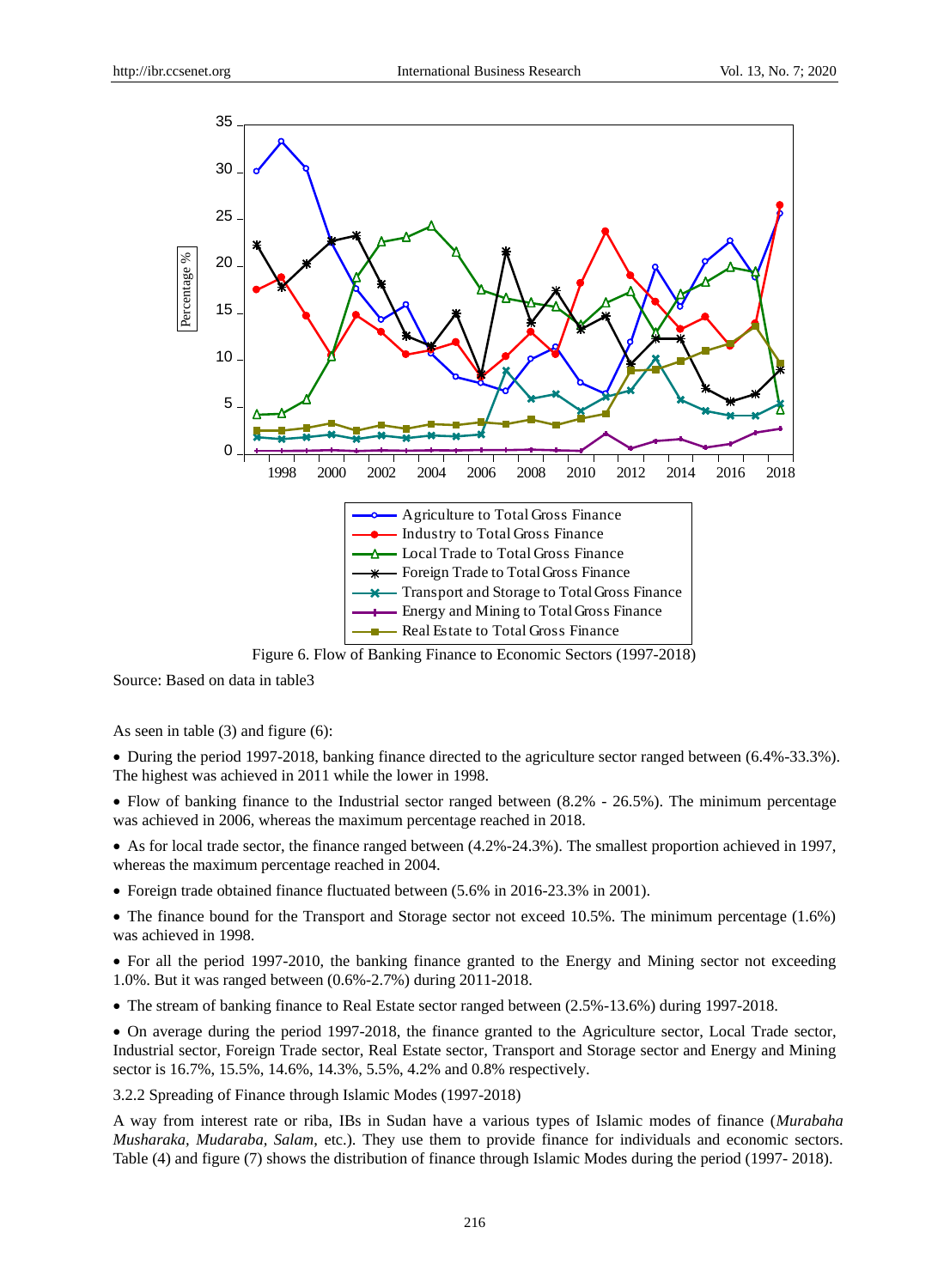| Year    | Murabaha to Total | Musharaka to Total |               | Mudaraba to Total Salam to Total Gross |
|---------|-------------------|--------------------|---------------|----------------------------------------|
|         | Gross Finance     | Gross Finance      | Gross Finance | Finance                                |
| 1997    | 51.94             | 22.67              | 5.41          | 8.38                                   |
| 1998    | 54.29             | 21.11              | 6.06          | 6.53                                   |
| 1999    | 49.11             | 30.81              | 4.10          | 5.06                                   |
| 2000    | 33.74             | 42.88              | 3.51          | 3.35                                   |
| 2001    | 39.53             | 30.97              | 6.25          | 4.99                                   |
| 2002    | 35.91             | 27.88              | 4.63          | 3.32                                   |
| 2003    | 44.64             | 23.22              | 5.71          | 4.80                                   |
| 2004    | 38.52             | 31.99              | 5.74          | 2.95                                   |
| 2005    | 43.29             | 30.82              | 4.20          | 2.09                                   |
| 2006    | 53.37             | 20.38              | 5.25          | 1.28                                   |
| 2007    | 24.18             | 0.65               | 3.95          | 13.0                                   |
| 2008    | 47.00             | 12.05              | 5.97          | 1.98                                   |
| 2009    | 52.28             | 10.48              | 6.11          | 2.23                                   |
| 2010    | 51.90             | 8.96               | 6.70          | 1.17                                   |
| 2011    | 61.35             | 6.64               | 6.11          | 0.75                                   |
| 2012    | 49.88             | 10.94              | 5.38          | 1.91                                   |
| 2013    | 53.26             | 11.06              | 5.24          | 1.97                                   |
| 2014    | 52.17             | 9.37               | 5.39          | 3.79                                   |
| 2015    | 49.76             | 7.05               | 6.61          | 2.99                                   |
| 2016    | 46.21             | 6.71               | 5.00          | 3.00                                   |
| 2017    | 48.54             | 6.47               | 7.79          | 0.59                                   |
| 2018    | 54.40             | 6.36               | 5.23          | 1.40                                   |
| Average | 47.1              | 17.2               | 5.5           | 3.5                                    |

|  |  |  | Table 4. Flow of Banking Finance by Islamic Modes (1997-2018) |
|--|--|--|---------------------------------------------------------------|
|--|--|--|---------------------------------------------------------------|

Source : CBOS (2007, p.138), CBOS (2008, p.40), CBOS (2018, p.221)



Figure 7. Flow of Banking Finance by Islamic Modes (1997-2018) Source: Based on data in table 4

Signals from table (4) and figure (7):

 Provision finance by *Murabaha* mode ranged between (24.2%-61.4%), representing a clear indication that IBs focused finance to their clients by *Murabaha* mode touched of 54.4% by the close of the year 2018. It is believed that some of the reasons of preference and tendency of using *Murabaha* in Sudan can be related to: lower associated risks, easy to apply, easy to explain to clients and pre-known profits comparing to *Mudaraba* and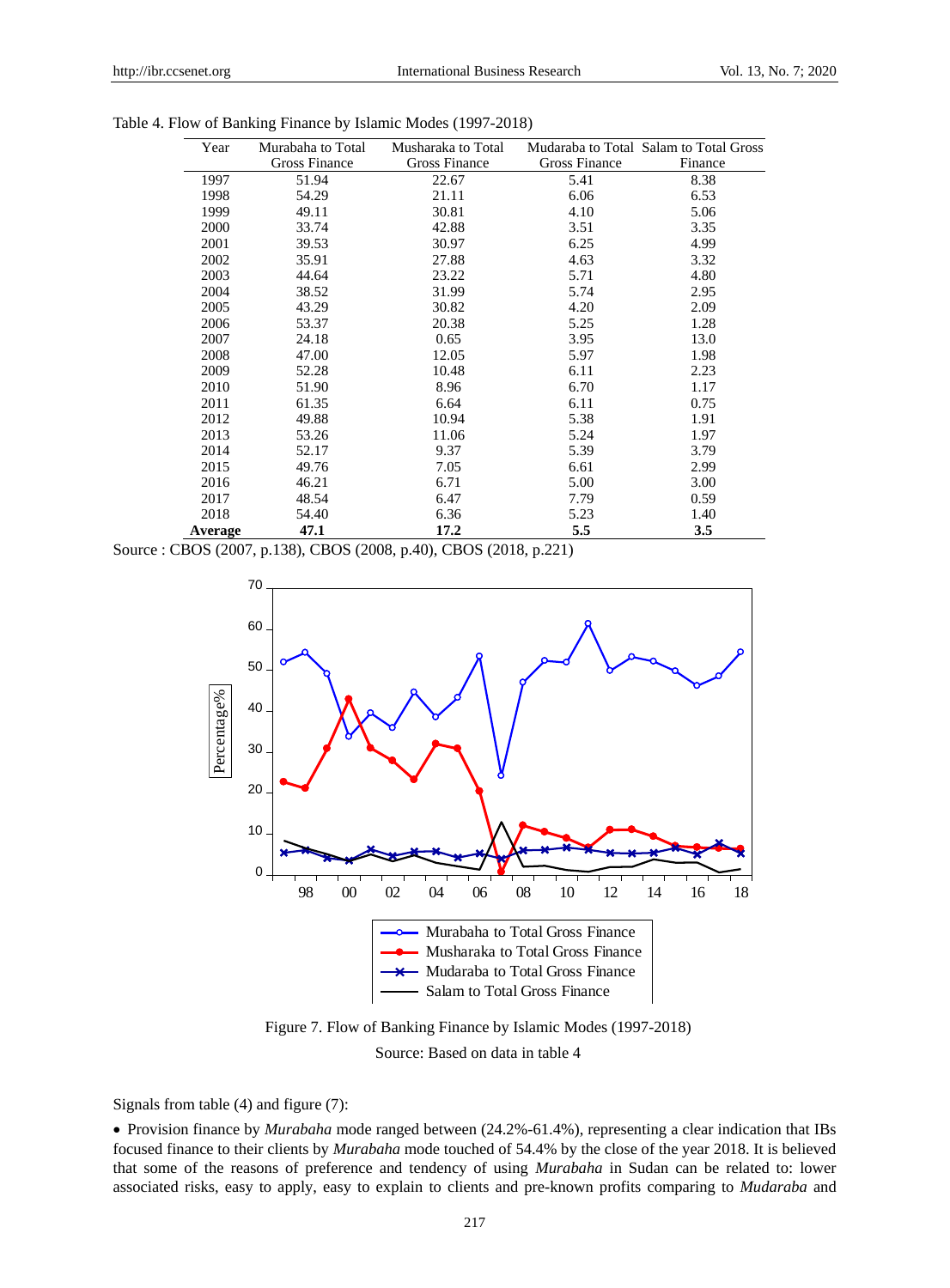*Musharaka*. Hence, this helps the bank to plan its cash flows, short-term financing compared to other modes, fast rate of working capital turnover and high demand by customers (COMCEC,2017, p.91).

- As for *Musharaka*, except the year 2000, it was ranged between (0.65%-31.9%).
- Granting finance in *Mudaraba* mode ranged between (3.5%-7.8%).
- Except for the year 2007, *Salam* finance ranged between (0.59% in 2017- 8.38% in 1997)

 On average during the period 1997-2018, the finance granted by *Murabaha, Musharaka, Mudaraba* and *Salam* is 47.1%, 17.2%, 5.5% and 3.5% respectively.

 It's worthy to comment that due to the intensive use of *Murabaha* mode, the CBOS (2002, p.18) issued a decree ordering all banks to decrease their transactions based on *Murabaha* to 30% and to increase their dealings based on other modes. However, what's seen from table (4) is that still, *Murabaha* was intensively used (almost 54.4%) by the end of 2018.

#### **4. Experimental Analysis and Conclusions**

#### *4.1 Models Description*

To answer why do Sudan's Islamic Banks are concentrating finance in *murbaha* mode and its potential effects on the financial performance through the default risk might be occurrence, the following models will be applied:

#### 4.1.1 The Model(A)

Its aimed to measures which one of Islamic modes of finance have more influence on the non-performing loans and then on the financial performance of IBs.

$$
Nonperforming\n Loan = f(Murabaha, Musharaka, Mudaraba, Salam)
$$
\n(1)

Equation (1) implies that the nonperforming loans (NPL) is the function of granting finance in Islamic modes.

Equation (1) can be rewritten as follows:

$$
NPL = f(Mur, Mush, Mud, Slm)
$$
\n<sup>(2)</sup>

Rearrangement of equation (2) in the estimated form as follows:

$$
log(NPL) = \alpha_0 + \alpha_1 log(Mur) + \alpha_2 log(Mush) + \alpha_3 log(Mud) + \alpha_4 log(Slm) + \varepsilon
$$
\n(3)

#### Where:

NPL: Nonperforming loans. It's a measure of asset quality or finance (in case the client has not made repayments of principal). When a bank is unable to recover NPL, it can repossess or sell assets pledged as collateral to collection agencies. Therefore, the growth of (NPL) designates a rise in credit risk and deterioration the quality of finance resulting in declining the financial performance of IBs (Ahmed, A.S., Takeda, C., & Shawn, T., 1999). The sign for the relationship between NPL and granting finance in Islamic modes is predicted to be positive or negative. If the sign is a positive, it means that the increase of granting finance by Islamic modes will lead to an increase in NPL. May be due to the lack of quality of feasibility studies or procedures of granting finance like collaterals. Consequently, a high assets quality is projected to influence the productivity of the bank.

α 0: Intercept while α 1, α 2, α 3 and α 4: Coefficients of independent variables or finance in Islamic modes.

Mur: Measures the credit risk in term of granting finance in *Murabaha* mode.

Mush: Measures the credit risk in term of granting finance in *Musharaka* mode.

Mud: Measures the credit risk in term of granting finance in *Mudaraba* mode.

Slm: Measures the credit risk in term of granting finance in *Salam* mode.

ε: Error term.

4.1.2 The Model (B)

It's designed to measures the effect of NPL on the financial performance of IBs in term of return on equity (ROE).

$$
Financial performance = f(Nonperforming\n Loan) \tag{4}
$$

Equation (4) involves that Banks's financial performance is a function in nonperforming loans.

Equation (4) can be rewritten as follows:

$$
ROE = f(NPL) \tag{5}
$$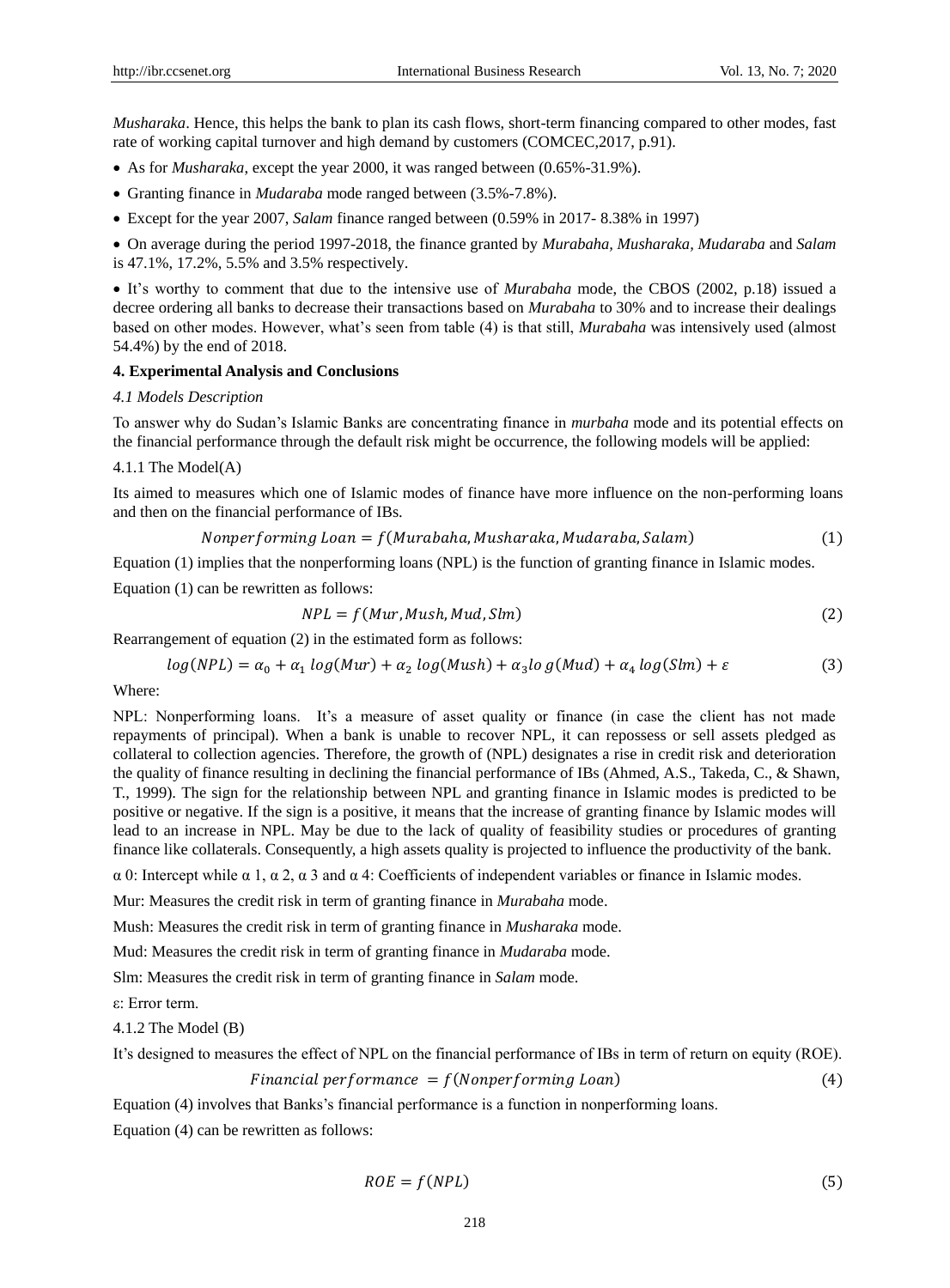The estimated equation of the model(B) is described in logarithmic form as follows:

$$
log(ROE) = \beta_0 + \beta_1 log(NPL) + \mu \tag{6}
$$

Where:

ROE: Return on Equity. Its measures the financial performance of IBs in terms of earnings and profitability of a business in relation to the equity. Because shareholder's equity can be calculated by taking all assets and subtracting all liabilities. ROE is also a metric of how well the company utilizes its equity to generate profits.

NPL: Already defined in the model (A).

β 0: Intercept while β 1: Coefficients of independent variable or nonperforming loans and μ: Error term.

Equation (6) suggests that, the predicted sign between ROE and NPL and FP is negative; because an increase of NPL indicates an increase in credit risk consequently worsening quality of finance resulted in declining ROE and negatively affecting the financial performance of IBs (Mustafa,2019, p.9)

For the purpose of the study, it is probably that interaction between equation (3) and equation (6) indicating that an expansion of granting finance in *Murabaha* mode may lead to increasing non-performing loans thus reduces the financial performance of IBs.

*4.2 Outcomes of the Test of Data Stationarity*

Data used to estimate of the models has been tested for unit root through applied the Augmented Dickey-Fuller (ADF) test, the results are stated in table (5).

| Null Hypothesis: ROE has a unit root, Exogenous: Constant, Lag Length: 0 |                                                                            |             |             |             |                  |            |  |
|--------------------------------------------------------------------------|----------------------------------------------------------------------------|-------------|-------------|-------------|------------------|------------|--|
| Variable                                                                 | <b>ADF</b> Statistic                                                       | Probability | MacKinnon   | Critical    | Decision At (5%) |            |  |
|                                                                          |                                                                            |             | $1\%$       | 5%          | 10%              |            |  |
| <b>ROE</b>                                                               | $-3.1673$                                                                  | 0.0114      | $-4.004425$ | $-3.098896$ | $-2.690439$      | Stationary |  |
| <b>NPL</b>                                                               | $-4.8351$                                                                  | 0.0002      | $-3.886751$ | $-3.052169$ | $-2.666593$      | Stationary |  |
| Mur                                                                      | $-4.6316$                                                                  | 0.0003      | $-3.886751$ | $-3.052169$ | $-2.666593$      | Stationary |  |
| Mush                                                                     | $-3.6497$                                                                  | 0.0024      | $-3.886751$ | $-3.052169$ | $-2.666593$      | Stationary |  |
| Mud                                                                      | $-3.5589$                                                                  | 0.0029      | $-3.886751$ | $-3.052169$ | $-2.666593$      | Stationary |  |
| <b>Slm</b>                                                               | $-3.5589$                                                                  | 0.0029      | $-3.886751$ | $-3.052169$ | $-2.666593$      | Stationary |  |
|                                                                          | * Time series stationary at 1ST Difference of 5% MacKinnon critical value. |             |             |             |                  |            |  |

Table 5. Unit Root Test Results

Source: Own calculation

As show in table (5), the time series are stationary at first difference of 5% MacKinnon Critical Value, these time series include; ROE, NPL, Mur, Mush, Mud and Slm.

*4.3 Models Estimation Results*

Table (6) illustration the results of projected parameters of the model(A) while table (7) display the results of the model(B).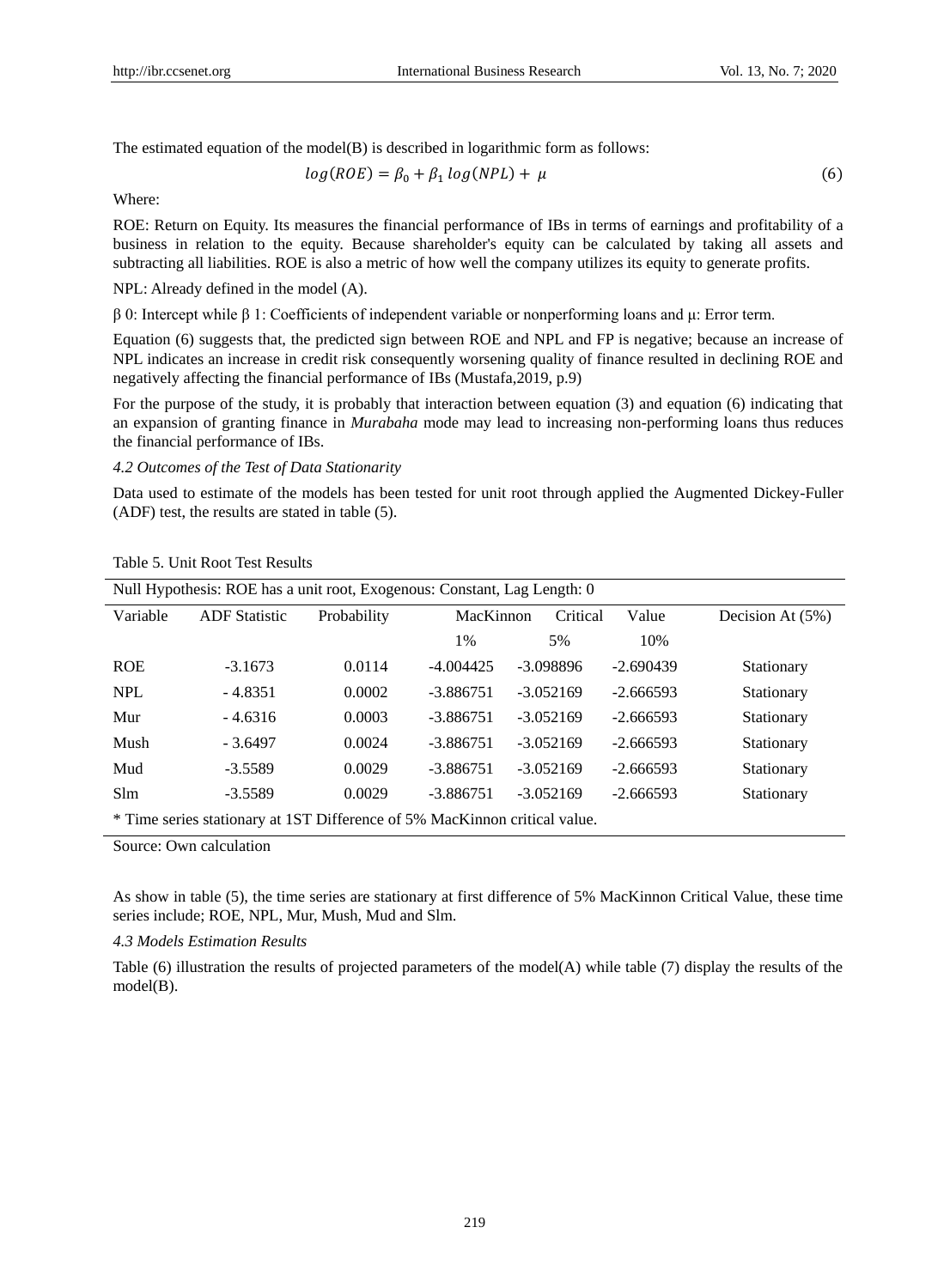#### Table 6. Model(A)Estimation Results

Dependent Variable: D *log*(NPL (-1),2), Method: Least Squares, Date: 05/15/20, Time: 07:05, Sample (adjusted): 2000 2018, Included observations: 19 after adjustments

| Variable            | Coefficient | Std. Error            | t-Statistic | Prob.       |
|---------------------|-------------|-----------------------|-------------|-------------|
| $\mathcal{C}$       | $-18.65902$ | 7.633433              | $-2.444381$ | 0.0283      |
| $Log(MUR(-1))$      | 0.391729    | 0.165134              | 2.372193    | 0.0326      |
| $D log((MUSH(-1)))$ | $-0.375439$ | 0.281408              | $-1.334147$ | 0.2035      |
| $Dlog(MUD(-1))$     | 0.092128    | 1.111012              | 0.082922    | 0.9351      |
| $Dlog(SLM(-1))$     | $-0.647204$ | 0.613775              | $-1.054465$ | 0.3095      |
| R-squared           | 0.445438    | Mean dependent var    |             | $-0.126316$ |
| Adjusted R-squared  | 0.286991    | S.D. dependent var    |             | 6.530939    |
| S.E. of regression  | 5.514715    | Akaike info criterion |             | 6.473651    |
| Sum squared resid   | 425.7691    | Schwarz criterion     |             | 6.722188    |
| Log likelihood      | $-56.49968$ | Hannan-Quinn criter.  |             | 6.515713    |
| F-statistic         | 2.811283    | Durbin-Watson stat    |             | 2.407041    |
| Prob(F-statistic)   | 0.066427    |                       |             |             |

Source: Own calculation

|  | Table 7. Model (B) Estimation Results |  |
|--|---------------------------------------|--|
|--|---------------------------------------|--|

Dependent Variable: log(ROE) **,** Method: Least Squares, Date: 05/15/20 Time: 07:23, Sample: 1997 2018, Included observations: 22

| $00301$ valiture. 22      |             |                       |             |          |
|---------------------------|-------------|-----------------------|-------------|----------|
| Variable                  | Coefficient | Std. Error            | t-Statistic | Prob.    |
| $\mathcal{C}$             | 59.01307    | 7.633433              | $-2.444381$ | 0.0000   |
| Log(NPL)                  | $-1.628698$ | 0.165134              | 2.372193    | 0.0419   |
| R-squared                 | 0.191043    | Mean dependent var    |             | 39.49091 |
| <b>Adjusted R-squared</b> | 0.150595    | S.D. dependent var    |             | 19.94941 |
| S.E. of regression        | 18.38601    | Akaike info criterion |             | 8.747565 |
| Sum squared resid         | 6760.909    | Schwarz criterion     |             | 8.846751 |
| Log likelihood            | $-94.22322$ | Hannan-Ouinn criter.  |             | 8.770931 |
| F-statistic               | 4.723179    | Durbin-Watson stat    |             | 1.664473 |
| Prob(F-statistic)         | 0.041946    |                       |             |          |

Source: Own calculation

#### **5. Discussion of the Results**

As express in table6, the estimated results of the model (A) showed that except the MUR variable, the explanatory variables (MUSH, MUD and SLM) insignificant because they have probability more than (0.05).

The value of the Adjusted R- Squared is very low representative that the explanatory variables are able to interpret almost 28% of gross changes in nonperforming loan(NPL) of IBs. The whole test of regression is approximately important because, the value of F- statistic of (2.811283) with probability of (0.066427).

The measurement of MUR seeming with a positive signal and carry a probability of 0.03 showing that a growing of granting finance by means of *murabaha* may lead to increase the nonperforming loan, if a costumer be ineffective to make suitable payment or become unable to repay the principal, the credit risk will take place and the profitability will be reducing. But in practice IBs liquidate collaterals to cover loss.

As for the parameter of the MUSH mode, the estimation shown a negative sign and a weak impact on the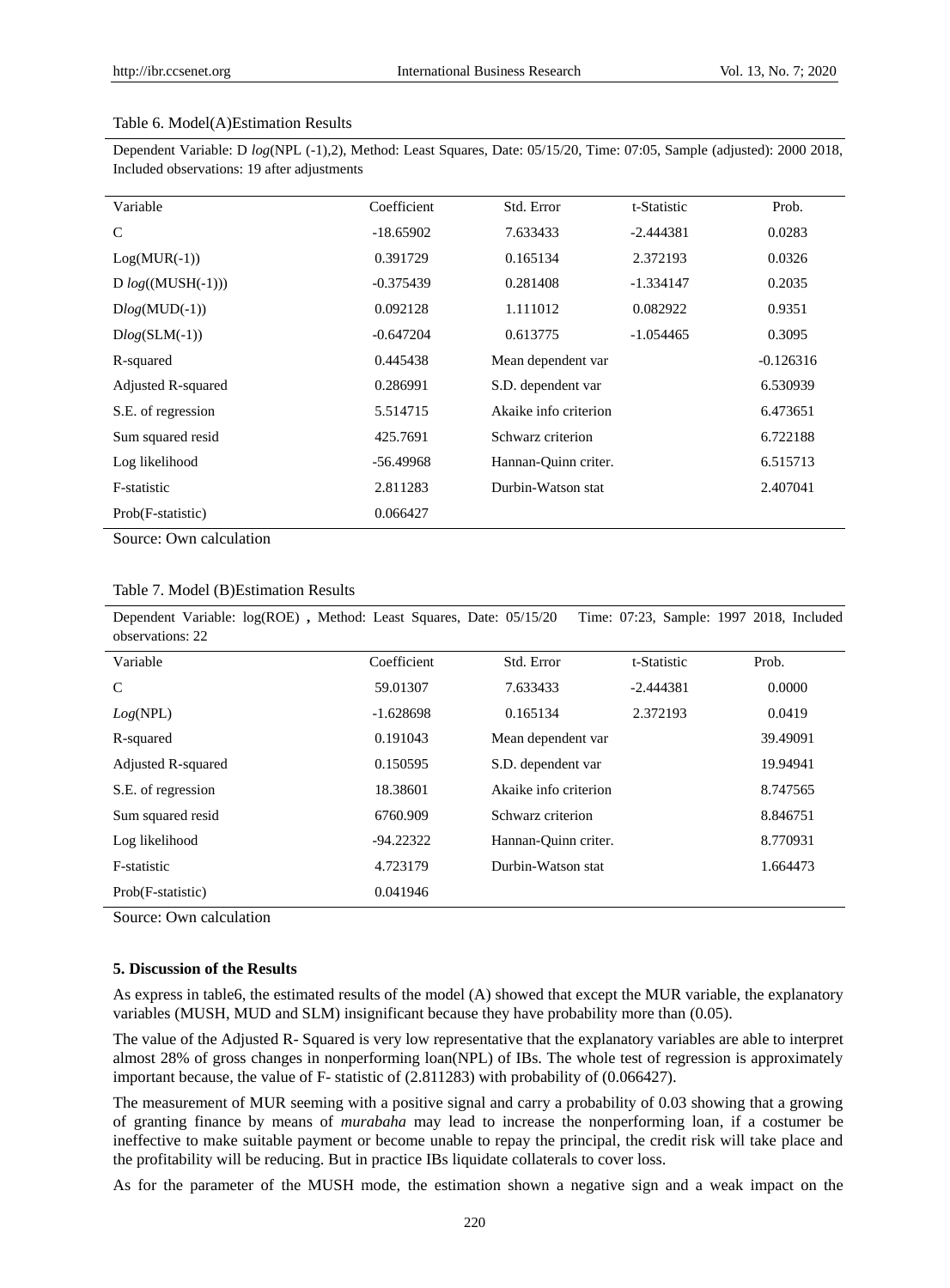nonperforming loan (probability of 0.2035) suggesting that a one percent increase in granting finance by *Musharaka* mode would probably lead to reduction the nonperforming loan by (0.37) percent thus, improvement of the financial performance of IBs.

The predicted factor of MUD shown a positive mark and it carry probability of (0.9351) implying that the increase in granting financing via *Mudaraba* mode by one percent would possibly lead to rise the nonperforming loan by (0.092) percent because the silent partner (the bank) has no tool to manage the investment or to enter into the management of the project. The bank may expose to entire loss of its investment (the amount advanced to the entrepreneur).

The forecasted result of SLM shown a negative sign and it has probability of (0.3095) demonstrating that a one percent upsurge in granting finance through Salam mode maybe lead to cut the nonperforming loan by (0.64) percent accordingly the financial performance will be enhanced.

On the other hand, as seen in table7 the estimated results of the model(B) displayed that the explanatory variable (NPL) is significant because it has likelihood below (0.05). Adjusted R- Squared is low indicating that the nonperforming loan interpret about 15% of total changes in return on equity (ROE) of IBs. The test of overall regression is good because, F- statistic have value of (4.723179) with probability under the value of (0.05) that is (0.041946).

The sign of the NPL, appeared in the estimated results with inverse sign in its relations to the performance of banks and it has probability of (0.0419) involving that a reduction in the nonperforming loan will lead to enhancement of ROE by (1.6) percent. Therefore, the reduction of NPL indicates a decline in credit risk, good utilization of fund and high quality of finance.

The final result is that the expansion of granting finance through the *Murabaha* mode maybe leads to an increased probability of credit risk and nonperforming loan, resulted in lowering the return on equity and the financial performance of banks. However, IBs reduced the credit risk associated with *Murabaha* through sell funded assets or liquidating collateral in the occurrence of a customer's nonpayment. This explain why Islamic Banks concentrating finance in *Murabaha* Mode?

## **6. Conclusions**

The main reason for the expansion granting finance by *Murabaha* mode is that Islamic banks are heavy rely on collaterals, therefore, in case of customer's default, they liquidate or sell assets related to *Murabaha* contract thus reduces the impact of credit risk on the financial performance. But if market value of collaterals less than the value of finance granted to clients, banks are likely exposed to credit risk as a result of expansion. So, the results found significant positive relationship between the nonperforming loans and provision finance by both *Murabaha* and *Mudaraba* modes. Whereas were a negative with both *Musharaka* and *Salam*. Moreover, it is found that there is strong negative relationship between nonperforming loans the finance performance of Islamic banks in terms of Return on Equity. Although *Murabaha* mode acquired on more than 47% of gross finance on average, the study observes decreasing trend in NPL (1997-2018) indicating that Sudan's Islamic banks in general are away from credit risk but they are not totally protected. This agreed with Boffey and Robson (1995, p. 66) if credit risk is not well managed, it can lead to failure. As a result, for any bank to succeed, its credit risk management must be handled with a lot of seriousness because loss sure will occur, the bank will have to "extend its hands" to get funds from other modes of finance to meet up or cover the losses. On the other hand, failure to reduce risk of concentration finance in *Murabaha* showing that the monetary authority in Sudan (the Central Bank of Sudan) inefficiency distributing the finance between various modes and economic sectors where finance granted to Agriculture sector on average not exceed 16.7% of total gross finance and thus Islamic banks need to paying more attention to agriculture and small scale industries because the majority of the population in Sudan in rural areas.

## **7. Recommendations and Policy Implications**

To reduce the risk of concentration finance by *murabaha* mode, the monetary authority need to advice Islamic banks to diversify and distribute their finance among all Islamic modes. Also, they must not completely depend on collaterals collected from their clients to cover risk of expansion of finance by *murabaha* mode. Because if client fails to fulfil payment and market value of collaterals dropped compared to the principal finance, credit risk take place thus the financial performance will be reducing. In this way, the study suggested that the Central Bank of Sudan need to implement the following procedures in its annual financing policy: Firstly, reducing the *Murabaha* margin, secondly: imposing certain procedural conditions on the application of *Murabaha* in order to make it difficult for the banks and unattractive to the clients, thirdly: keeping Islamic banks aware with the risk associated with Islamic modes especially *murabaha* in light of the requirements of IFSB and BCBS and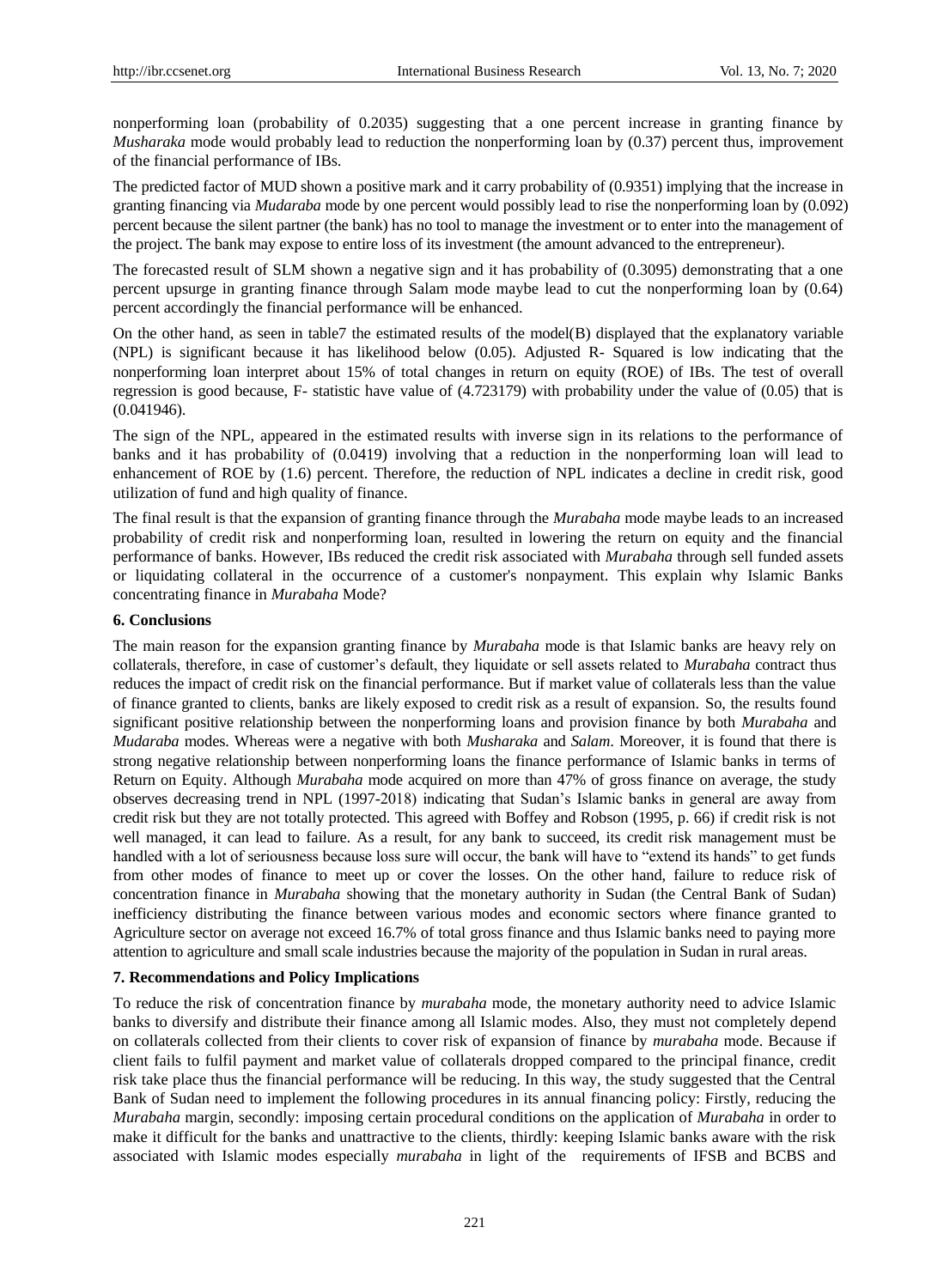fourthly: a periodical review of the Banks's statistical reports related to share of the *Murabaha* consequently, imposition of sanctions on the undisciplined banks.

Islamic banks have a limited capacity to absorb the potential losses of *murabaha* finance. This loss could be covered by using income or return generated through other modes. So, a correct management of Islamic modes of finance is very important and vital.

Since 1993, the US government has imposed economic sanctions on Sudan resulted in secession of South Sudan in July 2011. As result of secession, Sudan loss of 75% of its oil revenues. Agriculture continues to employ about 80% of the labor force, therefore the study strongly recommends Islamic banks to increases granting finance to this sector in order to improve GDP growth.

## **References**

- AAOIFI. (2010). *Sharīʻah standards for Islamic financial institutions, Standard No. 30, Bahrain.* Retrieved from <https://aaoifi.com/shariaa-standards/?lang=en>
- Abdul, A. (1999). Islamic Business Contracts: Agency Problem and the Theory of the Islamic Firm. *International Journal of Islamic Financial Services, 1*(2), 1-15. Retrieved from <http://iaif.ir/images/khareji/articles/other/46.pdf>
- Abdullah, M., Shahimi, S., & Ghafar Ismail, A. (2011). Operational Risk in Islamic Banks: Examination of Issues. *Qualitative Research in Financial Markets*, *3*(2), 131-151. <https://doi.org/10.1108/17554171111155366>
- Ahmed, A. S., Takeda, C., & Shawn, T. (1999). Bank Loan Loss Provision: A Re-examination of Capital Management and Signalling Effects. *Journal of Accounting and Economics*, *28*(1), 1-25. [https://doi.org/10.1016/S0165-4101\(99\)00017-8](https://doi.org/10.1016/S0165-4101(99)00017-8)
- Alharbi, A. (2015). Development of the Islamic Banking System. *Journal of Islamic Banking and Finance, 1*(3), 12-25. https://doi.org/10.15640/jibf.v3n1a2
- Alsadek, H., & Andrew, C. (2007). *A primer on islamic finance: Definitions, sources, principles and methods. This article was originally published at University of Wollongong- Research, School of Accounting and Finance*, Working Paper Series No. 07/05. Retrieved from<http://ro.uow.edu.au/commpapers/341>
- BCBS. (2001). *Risk management practices and regulatory: Cross-sectional comparison.* Retrieved from http/[/www.bis.org](http://www.bis.org/)
- Boffey, R., & Robson, G. N. (1995). Bank Credit Risk Management. *Managerial Finance*, *21*(1), 66-78. <https://doi.org/10.1108/eb018497>

CBOS, (2007). *Annual report.* Retrieved from https://cbos.gov.sd/en/content/annual-report-2007

- CBOS, (2008). *Annual report.* Retrieved from https://cbos.gov.sd/en/content/annual-report-2008
- CBOS, (2018). *Annual report.* Retrieved from https://cbos.gov.sd/ar/content/2018
- CBOS, Annual reports for the period (1997-2001).
- COMCEC. (2017). *Diversification of islamic financial instruments.* Retrieved from [www.sbb.gov.tr/wp-content/uploads/2018/11/Diversification\\_of\\_Islamic\\_Financial\\_Instruments.pdf](http://www.sbb.gov.tr/wp-content/uploads/2018/11/Diversification_of_Islamic_Financial_Instruments.pdf)
- Elgadi, E. M. (2016). *Assessing the financial performance of Islamic banking: The case of Sudanese banks.*  Retrieved from [https://repository.uel.ac.uk/download/bc6f3b8698e0ba44a0c9d4703bea529370eb6b2e66bc925af479d28443](https://repository.uel.ac.uk/download/bc6f3b8698e0ba44a0c9d4703bea529370eb6b2e66bc925af479d2844300693d/2635754/Assessing%20the%20Financial%20Performance%20of%20Islamic%20Banking%20The%20case%20of%20Sudanese%20banks.pdf) [00693d/2635754/Assessing%20the%20Financial%20Performance%20of%20Islamic%20Banking%20The](https://repository.uel.ac.uk/download/bc6f3b8698e0ba44a0c9d4703bea529370eb6b2e66bc925af479d2844300693d/2635754/Assessing%20the%20Financial%20Performance%20of%20Islamic%20Banking%20The%20case%20of%20Sudanese%20banks.pdf) [%20case%20of%20Sudanese%20banks.pdf.](https://repository.uel.ac.uk/download/bc6f3b8698e0ba44a0c9d4703bea529370eb6b2e66bc925af479d2844300693d/2635754/Assessing%20the%20Financial%20Performance%20of%20Islamic%20Banking%20The%20case%20of%20Sudanese%20banks.pdf)
- Grassa, R. (2018). *Islamic banks' income structure and risk: Evidence from GCC countries.* <https://doi.org/10.2139/ssrn.1733018>
- Hassan, M. K., & Eric, G. (2010). Faith-Based Ethical Investing: The Case of Dow Jones Islamic Indexes*. Islamic Economic Studies*, *17*(2). https://doi.org/10.2139/ssrn.1808853
- IFSB & ISRA. (2016). *Shariʻah non-compliance risk in the banking sector: Impact on capital adequacy framework of Islamic banks.* Working paper series No.5. Retrieved from [https://www.ifsb.org/press\\_full.php?id=334&submit=more](https://www.ifsb.org/press_full.php?id=334&submit=more)
- IFSB. (2005). *Guiding principles of risk management for Islamic financial institutions (Other than Insurance Institutions) Offering only Islamic financial services (IIFS), Definition and profiles of operational risk.*  Retrieved from<https://www.ifsb.org/published.php>